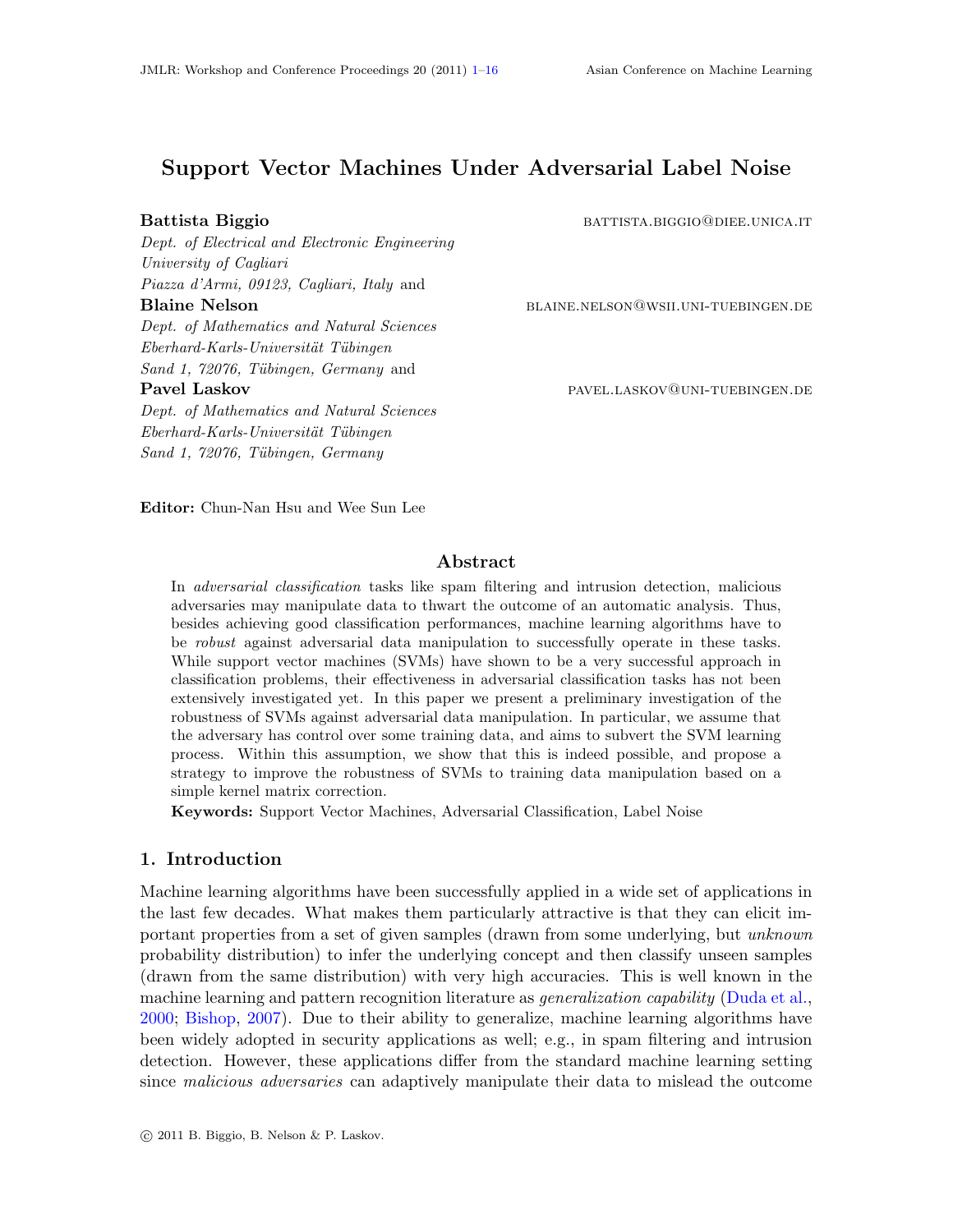of an automatic analysis. More formally, this can be modeled as a change in the underlying probability distribution that generates the samples. Thus, in these settings, the classical stationarity assumption of machine learning is violated [\(Dalvi et al.,](#page-15-2) [2004;](#page-15-2) [Barreno et al.,](#page-14-1) [2010\)](#page-14-1). For instance, spammers often modify their emails by obfuscating words which typically appear in known spam (e.g., the word "replica" can be misspelled as "repl1c $\mathbb{Q}$ "), or by adding words which are likely to appear in legitimate emails [\(Dalvi et al.,](#page-15-2) [2004;](#page-15-2) [Lowd and](#page-15-3) [Meek,](#page-15-3) [2005;](#page-15-3) [Kolcz and Teo,](#page-15-4) [2009\)](#page-15-4). Similarly, hackers can successfully hide the malicious code within specially crafted network packets that can evade an intrusion detection system (IDS) without compromising the effectiveness of their attack (see, e.g., [Fogla et al.,](#page-15-5) [2006\)](#page-15-5). The above examples of attacks are based on exploiting specific weaknesses and knowledge of the classification algorithm. As a consequence, analyzing the vulnerabilities of classifiers and their *robustness* to attacks to better understand how their security may be improved, has recently attracted growing interest from the scientific community.

Attacks against learning methods can be carried out either during the training or testing stages. Attacks at the test stage exploit characteristics of the underlying classes that can be modified without affecting the true classification but that deleteriously impact the discriminative model learned from the training data [\(Globerson and Roweis,](#page-15-6) [2006;](#page-15-6) [Dekel et al.,](#page-15-7) [2010;](#page-15-7) [Teo et al.,](#page-15-8) [2008\)](#page-15-8). Given knowledge of invariances in the task, the effect of potential testing attacks can be somewhat mitigated by the learning algorithm; however, this comes at a cost of increased complexity of the training problem. Attacks at the training stage attempt to exert a long-lasting impact on learning by modifying the training data. For example, important points in the training data may be changed, so as to make the learning problem more complex. Such attacks introduce feature noise to training points. Another possibility is to flip labels of certain points (label noise) which has a similar effect on the learning problem. While some previous work has addressed the development of methods robust against feature noise [\(Bi and Zhang,](#page-14-2) [2004;](#page-14-2) [Xu et al.,](#page-15-9) [2009\)](#page-15-9), little is known on how learning algorithms are affected by adversarial (rather than random) label noise.

In this paper, we propose a model for the analysis of label noise in support vector learning and develop a modification of the SVM formulation that indirectly compensates for the noise under our model. Our model is based on a simple assumption that any label may be flipped with a fixed probability. We show that this noise can be compensated for by correcting the kernel matrix of SVM with a specially structured matrix, which depends on the noise parameters of our model. Our empirical evaluation shows that the proposed kernel correction is effective against label noise, even in the adversarial case when the flipped labels are carefully selected so as to tilt the separating hyperplane. An advantage of our approach is that, unlike the majority of other robust learning approaches, it does not increase the complexity of SVM training. Moreover, the resulting optimization problem remains quadratic, for which efficient solvers are available.

# 2. Background

In this section, we briefly review SVMs and previous work that addresses the problem of designing robust SVMs to different kinds of noise.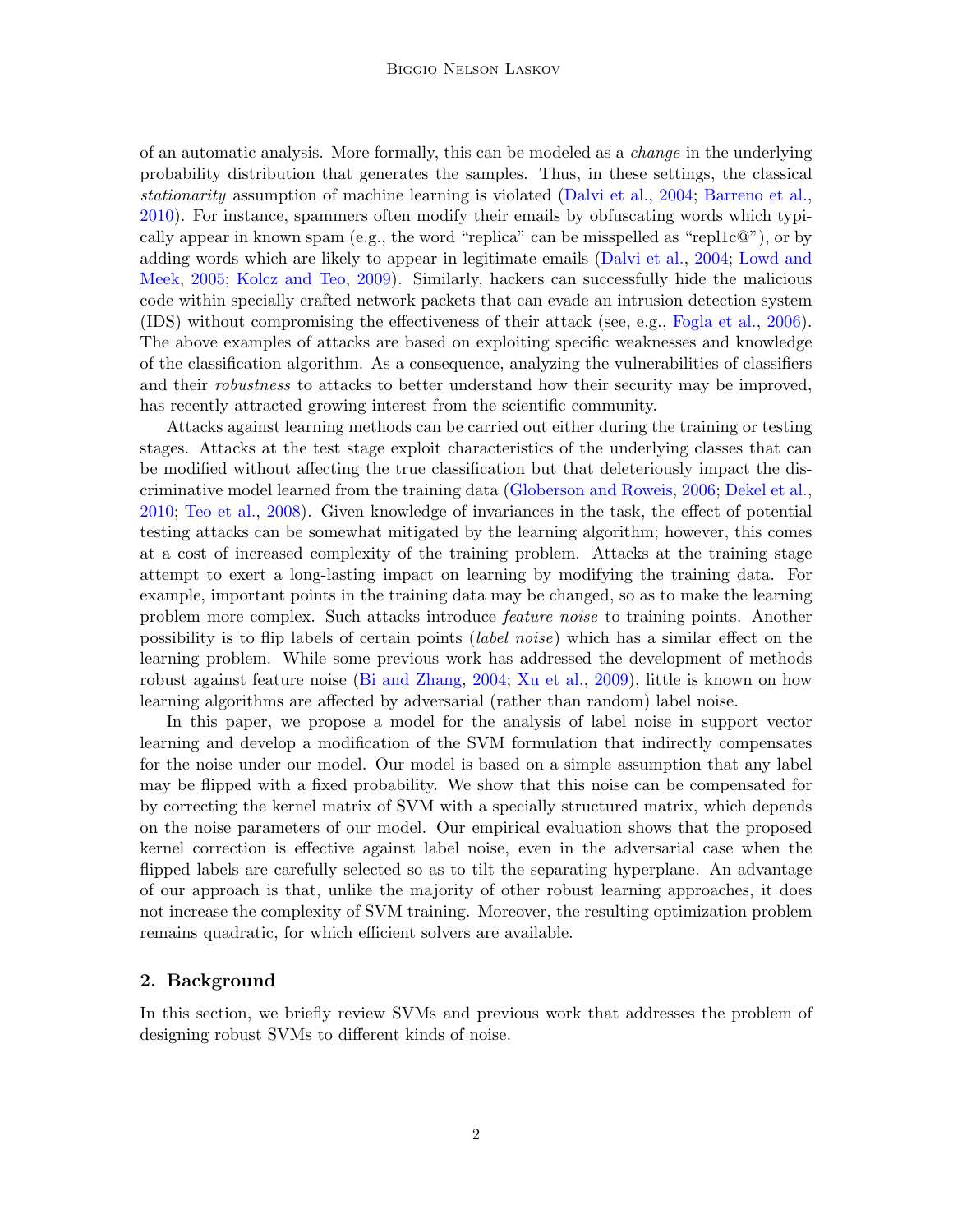# 2.1. Support Vector Machines

Before reviewing SVMs, we formally introduce the classification problem and our notation. The classification problem can be generally stated as the problem of learning a hypothesis or classifier  $f : \mathcal{X} \mapsto \mathcal{Y}$  which assigns any input sample  $\mathbf{x} \in \mathcal{X}$  to a class  $y \in \mathcal{Y}$ . In the classical supervised learning setting, we are given a set of training data  $\{x_i, y_i\}_{i=1}^n \in \mathcal{X} \times \mathcal{Y}$ drawn from an unknown distribution  $P(X, Y)$ , and we want to infer a classifier f which is able to *generalize* well on  $P(X, Y)$ , i.e., which can accurately classify unseen samples drawn from that distribution.

In its simplest formulation, an SVM learns a linear classifier for a two-class classification problem. Its decision function can be thus generally written as

$$
f(\mathbf{x}; \mathbf{w}, b) = \text{sign}(\mathbf{w}^\top \mathbf{x} + b) \in \{-1, +1\},\tag{1}
$$

where  $sign(a) = +1$  (-1) if  $a \ge 0$  ( $a < 0$ ), and w and b are parameters which determine the position of the decision hyperplane in feature space: its orientation by the hyperplane's normal w and its displacement by b. The underlying idea of SVMs is to find the hyperplane  $(w, b)$  which has the maximum distance between the nearest training samples of the two classes (a concept known as the classifier's margin), since this generally reduces the generalization error [\(Vapnik,](#page-15-10) [1995\)](#page-15-10). Although originally designed for linearly separable classification tasks (hard-margin SVMs), SVMs were subsequently extended to non-linearly separable classification problems by [Cortes and Vapnik](#page-15-11) [\(1995\)](#page-15-11) (soft-margin SVMs), for which some samples are allowed to violate the margin. In particular, a soft margin SVM is learned by solving the following convex quadratic programming (QP) optimization problem:

<span id="page-2-0"></span>
$$
\min_{\mathbf{w},b,\xi} \quad \frac{1}{2} \mathbf{w}^\top \mathbf{w} + C \sum_{i=1}^n \xi_i
$$
\n
$$
\text{s. t.} \quad y_i(\mathbf{w}^\top \mathbf{x}_i + b) \ge 1 - \xi_i, \ i = 1, \dots, n,
$$
\n
$$
\xi_i \ge 0, \ i = 1, \dots, n.
$$
\n(2)

where the margin is maximized by minimizing  $\frac{1}{2}\mathbf{w}^{\top}\mathbf{w}$ , and the variables  $\xi_i$ ,  $i = 1, ..., n$ (referred to as *slack variables*) represent the extent to which the samples  $\mathbf{x}_i$ ,  $i = 1, \ldots, n$ , violate the margin. The parameter  $C$  tunes the trade-off between the classification error on the training data and margin maximization.

Problem [2](#page-2-0) is referred to as the *primal problem*, and it is solved by means of its dual Lagrange multipliers. Its solution is given by  $\mathbf{w} = \sum_{i=1}^{n} \alpha_i y_i \mathbf{x}_i$ , where  $\alpha_i$ ,  $i = 1, \ldots, n$ , are the Lagrange multipliers, and by the following constraints:  $\sum_{i=1}^{n} \alpha_i y_i = 0$ , and  $0 \leq \alpha_i \leq C$ ,  $i = 1, \ldots, n$ . Interesting properties of the SVM arise from its *dual*. First, the normal to the hyperplane w can be expressed as a convex linear combination of the training samples. Second, the solution to the dual problem is *sparse*, and only samples that lie on or within the hyperplane's margin exhibit a non-zero contribution (i.e., their  $\alpha$  value is non-zero). In particular, if  $\alpha_i = 0$ , then the corresponding sample  $\mathbf{x}_i$  is correctly classified, lies beyond the margin (i.e.,  $y_i(\mathbf{w}^\top \mathbf{x}_i + b) > 1$ ), and is referred to as a non-support vector. If  $\alpha_i = C$ , the corresponding sample violates the margin (i.e.,  $y_i(\mathbf{w}^T \mathbf{x}_i + b) < 1$ ), and it is thus referred to as an *error vector*. Finally, if  $0 < \alpha < C$ , the sample lies exactly on the margin (i.e.,  $y_i(\mathbf{w}^\top \mathbf{x}_i + b) = 1$  and it is called a *support vector*. As a consequence, the displacement b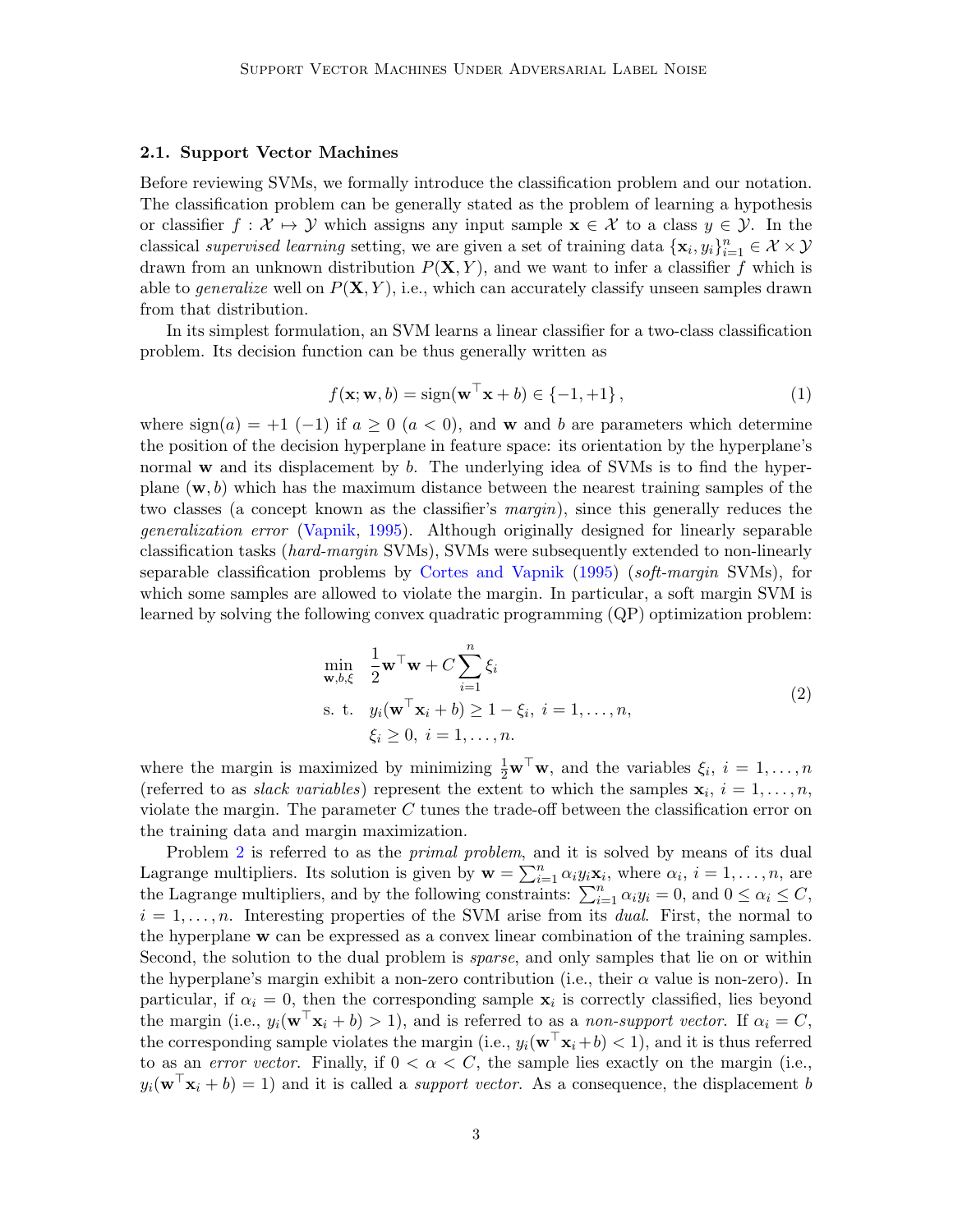is typically determined by averaging  $\mathbf{w}^\top \mathbf{x}_i - y_i$  over the set of support vectors (where the average is used for improved numerical stability).

The above solution can derived from Problem [2](#page-2-0) by the method of Lagrangian multipliers which yields the *dual problem*. In matrix form, this dual can be expressed as

<span id="page-3-0"></span>
$$
\min_{\alpha} \quad \frac{1}{2} \alpha^{\top} \mathbf{Q} \alpha - \mathbf{1}_{n}^{\top} \alpha
$$
\n
$$
\text{s. t.} \quad 0 \le \alpha_{i} \le C, \ i = 1, \dots, n,
$$
\n
$$
\sum_{i=1}^{n} \alpha_{i} y_{i} = 0,
$$
\n
$$
(3)
$$

where  $\mathbf{Q} = \mathbf{K} \circ yy^{\top}$ , and  $\mathbf{1}_n$  is a column vector of n ones.  $\mathbf{K}$  is the kernel matrix, whose elements are  $K_{ij} = \mathbf{x}_i^{\top} \mathbf{x}_j$  in the linear case. Nevertheless, if some non-linear function  $\phi: \mathcal{X} \mapsto \Phi$  is used to map training samples into a higher dimensional feature space (where a linear classifier may perform better), then  $K_{ij}$  can be generalized to  $\phi(\mathbf{x}_i)^\top \phi(\mathbf{x}_j)$ . Since only inner products between samples are required to compute the solution and predict the class labels, one does not need to know  $\phi$  explicitly, but only the corresponding kernel function. This is known as the *kernel trick*, and, due to its wide adoption, SVMs are often learned by directly solving the dual problem.

#### <span id="page-3-1"></span>2.2. Robust SVMs

To date, many works have proposed modifications to the standard SVM learning algorithm to improve its robustness to different kinds of noise, either affecting training or testing data. However, the majority of them require solving non-convex optimization problems, robust optimization problems, or, they require solving problems which have higher complexity than the standard SVM learning algorithm. For instance, even the SVM-like algorithm robust to worst-case feature deletion at testing time proposed by [Globerson and Roweis](#page-15-6) [\(2006\)](#page-15-6) has a higher computational complexity than standard SVMs, although it is still a convex QP problem.

A set of interesting work on robust SVMs applies robust optimization theory [\(Bi and](#page-14-2) [Zhang,](#page-14-2) [2004;](#page-14-2) [Xu et al.,](#page-15-9) [2009\)](#page-15-9). They dealt with *feature noise*, namely, noise which only affects the feature values of each sample. In particular, the main assumption is that each noisy sample will still lie within a ball of given radius with respect to the true (non-noisy) sample, i.e.,  $\mathbf{x}' = \mathbf{x} + \delta$ , and  $||\delta|| \leq R$ . Notably, [Xu et al.](#page-15-9) [\(2009\)](#page-15-9) observed that the regularization term in the SVM optimization problem implicitly assumes a spherical noise around samples. In other words, the regularization term is naturally derived from an explicit noise model, and, thus, it should be chosen or modified accordingly.

In addition to approaches which dealt with feature noise, some research also addresses the problem of *label noise*, or investigated the problem of SVMs' robustness under data contamination. [Stempfel and Ralaivola](#page-15-12) [\(2009\)](#page-15-12) proposed a method to learn a robust SVM assuming that label flips can occur in training data. Their method is based on a modified loss function which explicitly accounts for label noise (i.e., they adopt a different definition of the slack variables in Problem [2\)](#page-2-0). However, the corresponding optimization problem is no longer convex and thus they provided an approximate solution technique based on gradient descent. [Xu et al.](#page-15-13) [\(2006\)](#page-15-13) proposed a robust learning algorithm for SVMs to mitigate the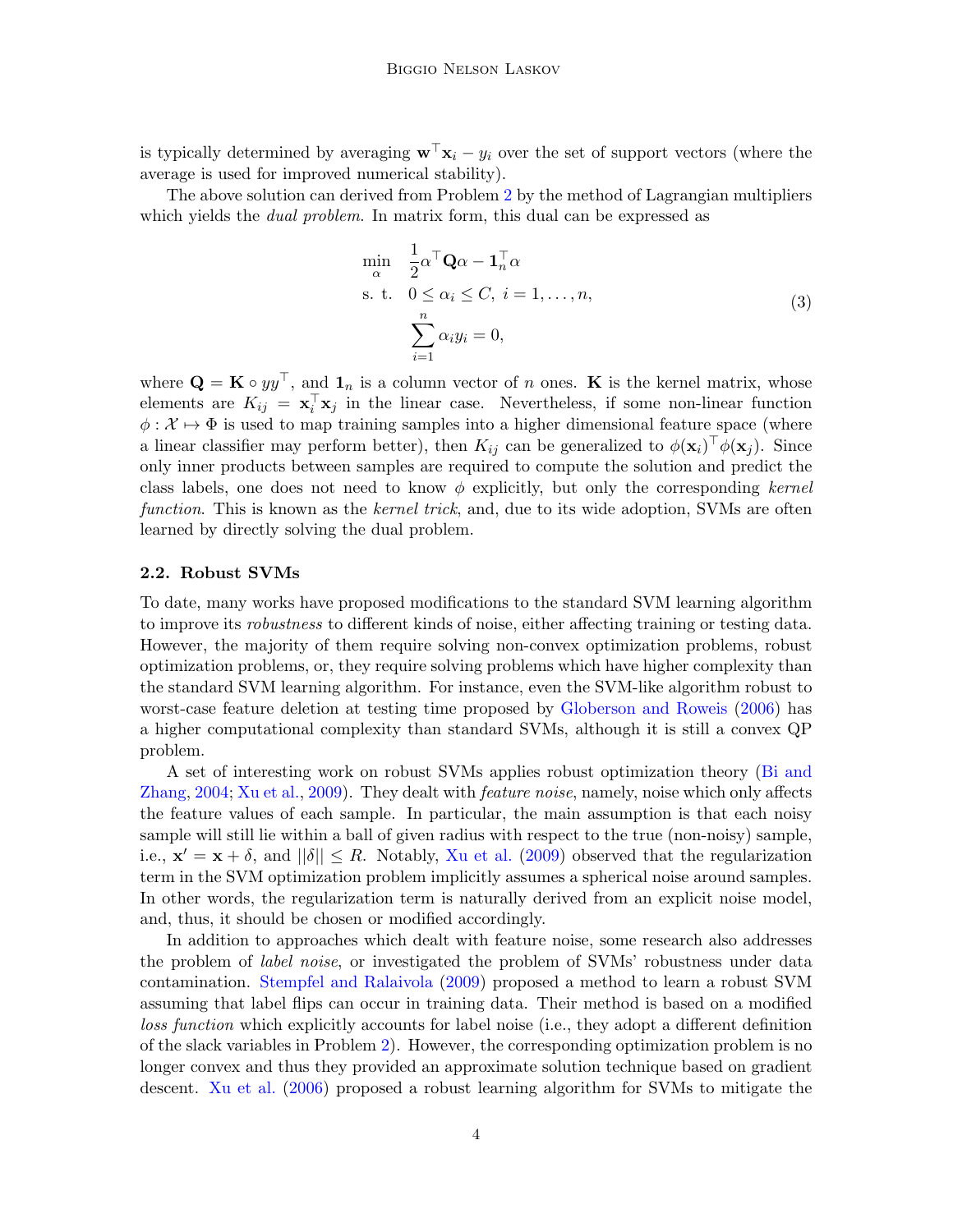effect of outliers in training data. Similarly to the previous case, this method is also based on a different definition of the loss function, which yields a non-convex optimization problem, approximately solved through a convex relaxation.

From a theoretical standpoint, robustness was studied in the context of both classical statistics and machine learning. The robust statistics approach [\(Huber,](#page-15-14) [1981;](#page-15-14) [Hampel et al.,](#page-15-15) [1986;](#page-15-15) [Maronna et al.,](#page-15-16) [2006\)](#page-15-16) has studied general properties of statistical estimators under the change of the underlying distributions. A well-known instrument of such analysis is the so-called *influence function*. The robustness issues of margin-based learning methods have been studied by [Christmann and Steinwart](#page-15-17) [\(2004\)](#page-15-17). In particular, they studied the behavior of SVM-like algorithms under small perturbations of training data and proved that under some conditions, the influence function of SVMs can be bounded.

# <span id="page-4-2"></span>3. Label Noise Robust SVMs

In this section we introduce our approach, *Label Noise robust SVMs* (LN-robust SVMs), to improve SVMs' robustness to label noise in training data. We point out that, with respect to previous works, this approach does not affect the computational complexity of the standard SVM learning algorithm, as it only yields a simple kernel matrix correction.

Label noise can be explicitly modelled by assuming that the labels in the training set  $\{\mathbf x_i, y_i\}_{i=1}^n \in \mathcal X \times \{-1, +1\}$  can be flipped. To this end, we first introduce a set of random variables  $\varepsilon_i \in \{0,1\}, i=1,\ldots,n$ , which represent whether the corresponding label  $y_i$  is flipped (1) or not (0). Accordingly, we then replace  $y_i$  with  $y'_i = y_i(1 - 2\varepsilon_i)$  such that if  $\varepsilon_i = 1, y'_i = -y_i$  (label flip), while  $y'_i = y_i$  otherwise.

In the dual SVM problem (Problem [3\)](#page-3-0) the class labels solely affect the matrix  $\mathbf{Q} =$  $\mathbf{K} \circ yy^\top$ . In particular, taking into account label noise, we can write its elements as

<span id="page-4-0"></span>
$$
Q_{ij} = y_i y_j K(\mathbf{x}_i, \mathbf{x}_j)(1 - 2\varepsilon_i)(1 - 2\varepsilon_j). \tag{4}
$$

Note that, in the absence of noise  $\varepsilon_i = 0, i = 1, \ldots, n$ , and, thus, the elements of **Q** are simply  $Q_{ij} = y_i y_j K(\mathbf{x}_i, \mathbf{x}_j)$ , as in the standard SVM formulation.

If we assume that every label is independently flipped with the same probability, then  $\varepsilon_i$ ,  $i = 1, \ldots, n$ , are n i.i.d. Boolean random variables, whose mean  $\mu$  is simply the probability of  $\varepsilon_i = 1$ , and whose variance is  $\sigma^2 = \mu(1 - \mu)$ . Within this assumption, we can compute the expected value of  $Q$  from Eq. [4,](#page-4-0) which is given by

<span id="page-4-1"></span>
$$
\mathbb{E}_{\varepsilon}[Q_{ij}] = \begin{cases} y_i y_j K(\mathbf{x}_i, \mathbf{x}_j)(1 - 4\sigma^2), & \text{if } i \neq j, \\ y_i y_j K(\mathbf{x}_i, \mathbf{x}_j), & \text{otherwise.} \end{cases}
$$
(5)

Now, we can use the expected value of Q (which is still a positive semi-definite kernel matrix) to solve the SVM problem. This should reasonably improve the robustness of the learned SVM to label flip noise. The proposed method only yields a kernel matrix correction (Eq. [5\)](#page-4-1), and does not modify the standard SVM problem. However, it is an heuristic method and it is thus not guaranteed to fulfill any optimality criterion (e.g., being optimal under the considered noise model).

The solution is symmetric with respect to  $\mu = 0.5$ , i.e., the  $\alpha$  values obtained for  $\mu = \mu^*$ and  $\mu = 1 - \mu^*$  are the same, and are exactly the same as the standard SVM solution when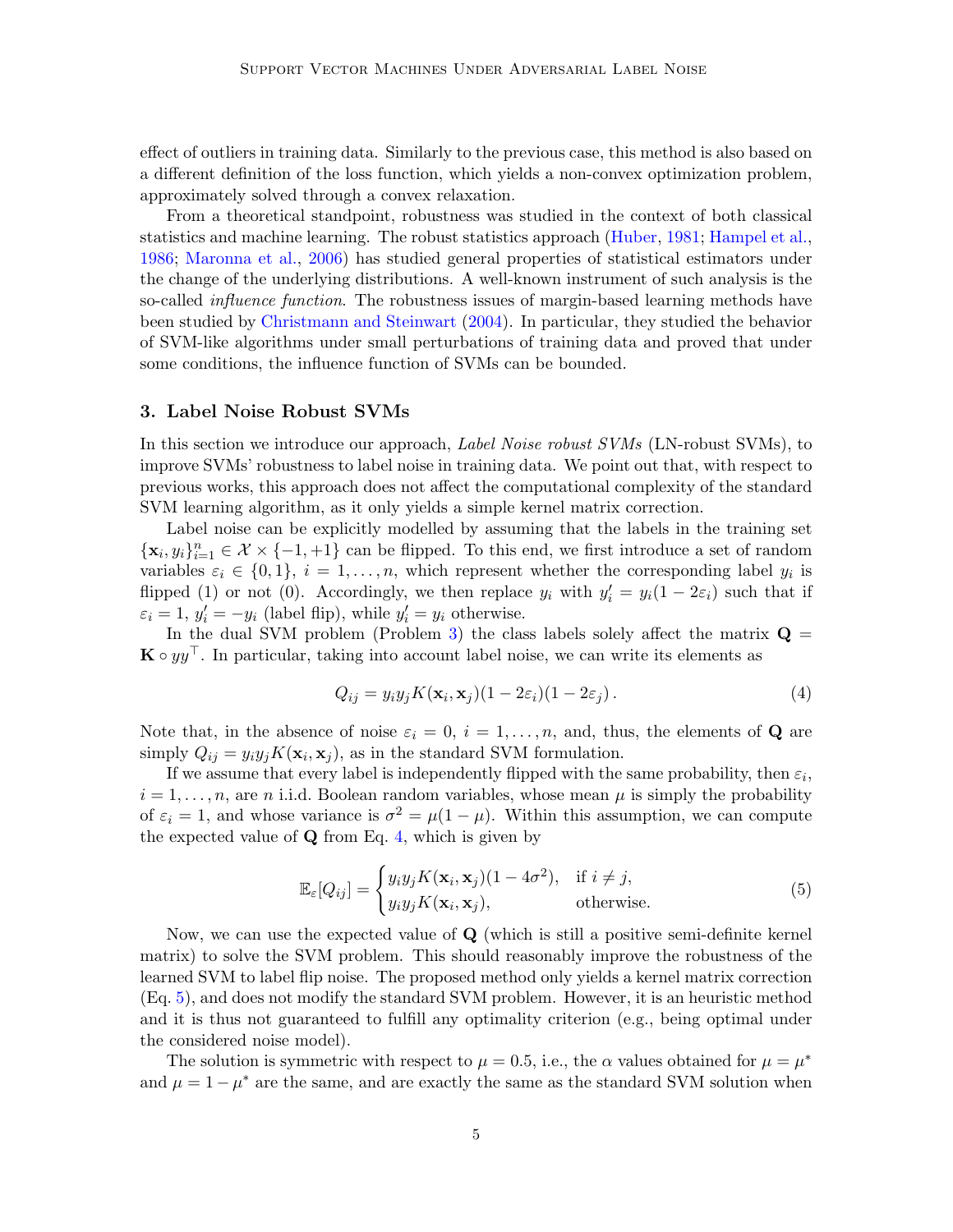$\mu$  is either 0 or 1 (as the corresponding kernel correction is zero). Moreover, the equations of w and b obtained by solving the standard SVM problem have to be multiplied by  $1 - 2\mu$ (as we take their expectations over label noise). Thus, when  $\mu > 0.5$ , w and b are multiplied by a negative factor. This represents the fact that more than half of the training points are assumed to have a wrong label, and, thus, the decision regions are inverted. For instance, when  $\mu = 1$ , the solution is exactly given by  $-\mathbf{w}^*$  and  $-b^*$  (being  $\mathbf{w}^*$  and  $b^*$  the standard SVM solution): we are in fact assuming that all samples are wrongly labelled in the training set, and, consequently, the hyperplane obtained by the standard SVM results rotated by 180<sup>°</sup>. Note lastly that, if  $\mu = 0.5$ ,  $\mathbf{w} = \mathbf{0}$ . This is a degenerate case in which labels in training data are assumed to be completely random, so the SVM is not able to determine, on average, any meaningful decision hyperplane.

# <span id="page-5-2"></span>3.1. Dual problem and  $\alpha$  equalization

We are now in a position to better analyze the change induced by the kernel correction of Eq. [5](#page-4-1) in the SVM dual problem. Indeed, the dual problem can be re-written as

<span id="page-5-0"></span>
$$
\min_{\alpha} \quad \frac{1}{2} \alpha^{\top} (\mathbf{Q} \circ \mathbf{M}) \alpha - \mathbf{1}^{\top} \alpha
$$
\n
$$
\text{s. t.} \quad 0 \le \alpha_i \le C, \ i = 1, \dots, n,
$$
\n
$$
\sum_{i=1}^{n} \alpha_i y_i = 0,
$$
\n
$$
(6)
$$

where the elements  $M_{ij}$  of **M** are given by

$$
M_{ij} = \begin{cases} 1, & \text{if } i = j \\ 1 - S, & \text{otherwise,} \end{cases} \tag{7}
$$

where we use  $S = 4\sigma^2$  to simplify notation. The matrix **M** can be further decomposed as  $\mathbf{M} = (1 - S)\mathbf{1}_{n \times n} + S\mathbb{I}_{n \times n}$ , where  $\mathbf{1}_{n \times n}$  is a  $n \times n$  matrix whose elements are all ones, and  $\mathbb{I}_{n\times n}$  is the  $n \times n$  identity matrix. Substituting this decomposition of **M** into Problem [6,](#page-5-0) adding and subtracting  $S \sum_{i=1}^{n} \alpha_i$  from the Lagrangian, and dividing it by 1 – S, yields the following (equivalent) dual problem:

<span id="page-5-1"></span>
$$
\min_{\alpha} \quad \frac{1}{2} \alpha^{\top} \mathbf{Q} \alpha - \mathbf{1}^{\top} \alpha + \frac{S}{1 - S} \left[ \frac{1}{2} \alpha^{\top} (\mathbf{Q} \circ \mathbb{I}_{n \times n}) \alpha - \mathbf{1}^{\top} \alpha \right]
$$
\n
$$
\text{s. t.} \quad 0 \le \alpha_i \le C, \ i = 1, \dots, n,
$$
\n
$$
\sum_{i=1}^{n} \alpha_i y_i = 0,
$$
\n
$$
(8)
$$

where the only difference with the standard SVM formulation is given by an additional term weighted by  $\frac{S}{1-S}$ . This reveals some interesting insights about the effect of the proposed kernel correction. First, note that as  $\mu$  increases from 0 to 0.5,  $\frac{S}{1-S}$  approaches infinity, namely, the  $\alpha$  values are only determined by minimizing the latter term in Problem [8.](#page-5-1) Second, this term does not depend on the class labels, as it only involves  $\alpha$  and the diagonal of  $\bf{Q}$  (which is indeed equal to the diagonal of  $\bf{K}$ ). The above observations highlight that, as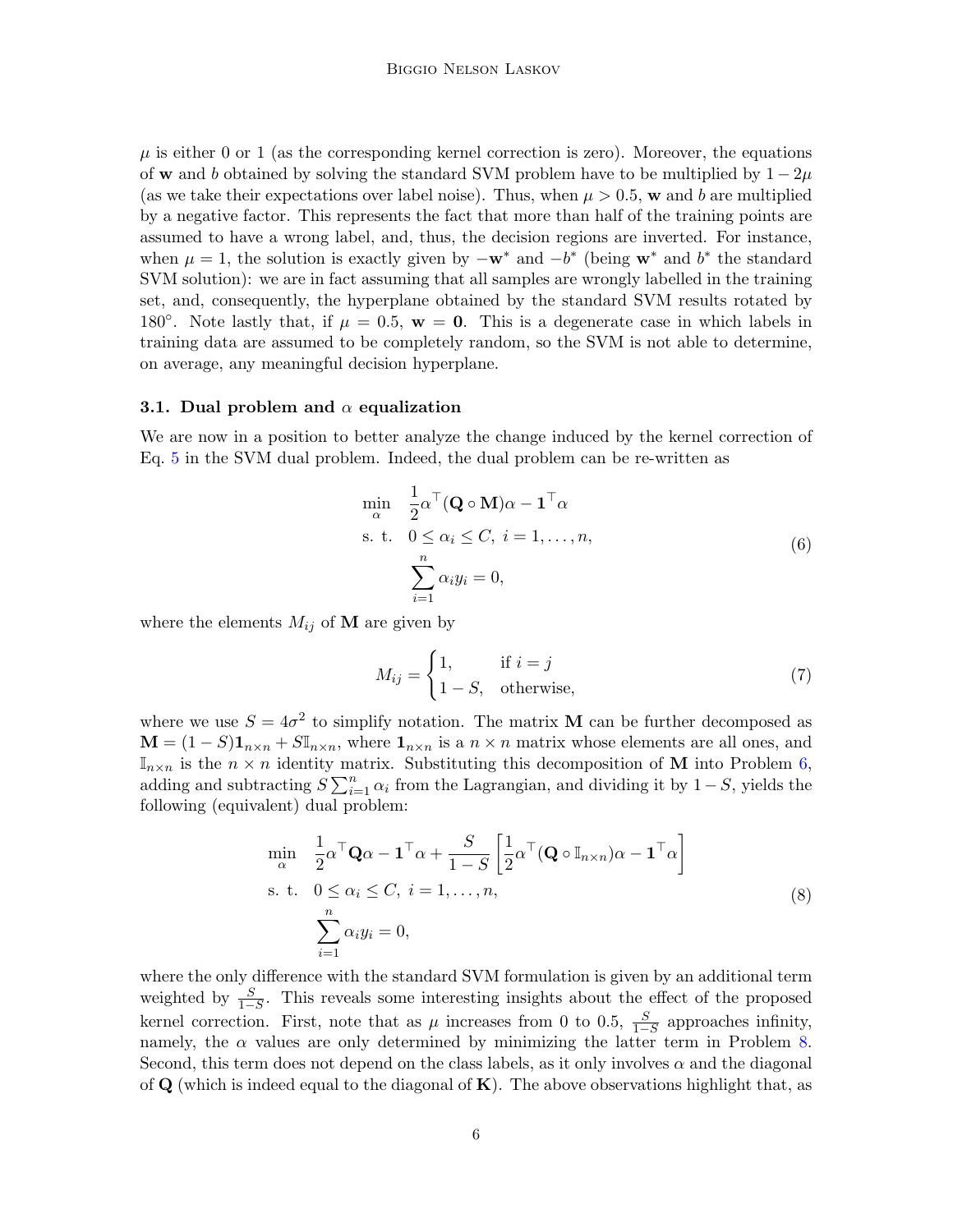$\mu$  tends to 0.5, our solution will rely more on the diagonal of the kernel matrix, as it is the only component which is not affected by label noise. Note also that this is not equivalent to increase the diagonal of the kernel matrix, as commonly done for improving numerical stability. The effect of the proposed correction is instead to reduce the impact of the outof-diagonal elements of the kernel matrix, which are the only ones affected by label noise. Last, the term weighted by  $\frac{S}{1-S}$  in Problem [8](#page-5-1) can be rewritten as

$$
\frac{1}{2}\sum_{i=1}^{n}\alpha_i^2 K(\mathbf{x}_i, \mathbf{x}_i) - \sum_{i=1}^{n}\alpha_i.
$$
\n(9)

Although this term does not have an immediate relationship to the variance of the  $\alpha$  values, it has some similar properties. In particular, when we solve Problem [8](#page-5-1) for some  $S > 0$ , we are, in fact, penalizing solutions which either increase  $\alpha_i^2$ ,  $i = 1, \ldots, n$ , or decrease the average value of  $\alpha$  (w.r.t. the standard SVM solution). In other words, increasing S effectively acts to reduce the variance of the  $\alpha$  values. This provides an intuitive explanation of our approach, which however requires further theoretical investigation. In particular, we observe that when the variance of the  $\alpha$  values is reduced, every training sample is more likely to be a support vector. Thus, the proposed kernel correction functions as a further regularization term. That is, the LN-robust SVM equalizes the contribution of the training points to the solution (its hyperplane incorporates a higher number of support vectors). This intuitively reduces the influence of potential outlying samples in the training set. This concept becomes more clear when one considers the interpretation of SVMs in terms of forces and torques (see, e.g., [Burges,](#page-14-3) [1998\)](#page-14-3), in which the solution to the SVM optimization problem corresponds to a mechanical (translational and rotational) equilibrium. From this viewpoint, each  $\alpha$  represents the force applied by each support vector toward the hyperplane. By spreading the  $\alpha$  values over more points, we are effectively distributing the overall force onto a higher number of points, so that every point contributes a lower force. This intuitively leads to an improved stability of the hyperplane, with respect to changes in the set of its support vectors. This effect is quantitatively evaluated in the toy example of Sect. [5.](#page-7-0)

#### <span id="page-6-0"></span>4. Attack strategies

We now show how the proposed kernel correction strategy behaves in the presence of potential label flipping attacks. We adopt two different strategies for contaminating the training set through label flipping: *random* and *adversarial* label flips. In both cases, we bound the adversary's effort by assuming that she can only flip the labels of a given percentage of training samples.

Random Label Flips. In the first case, we randomly select a number of samples from the training data (chosen according to a fixed percentage of data that can be manipulated by the adversary), and flip their labels. This can be regarded as a non-adversarial kind of noise, since it is not dependent on the given classifier.

Adversarial Label Flips. In the second case, instead, given a number of allowed label flips, the adversary aims to find the combination of label flips which maximizes the classification error on the untainted testing data. However, the problem of finding the optimal (worst-case) combination of label flips to attack the SVM learning algorithm is not trivial,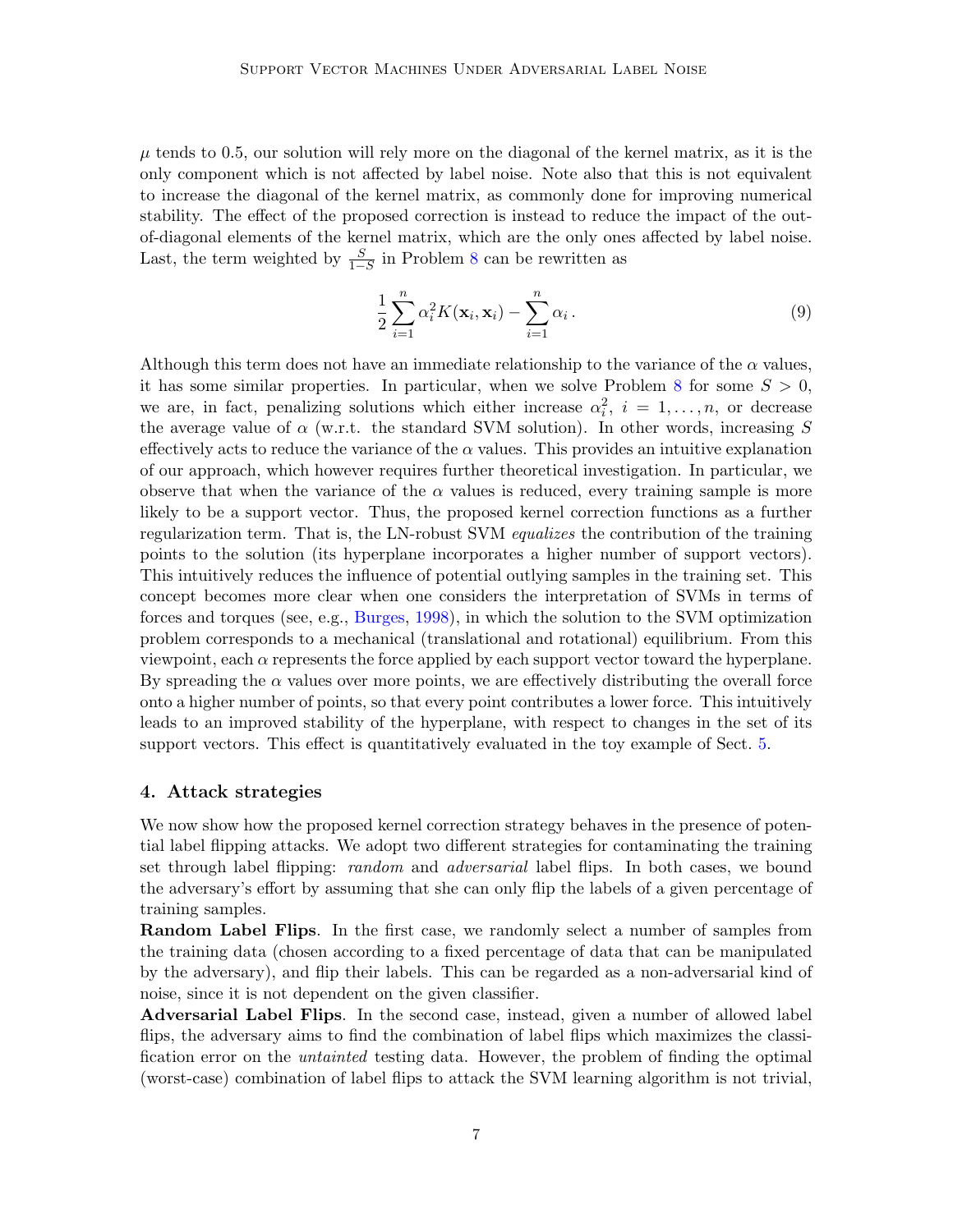and thus we resort to a heuristic approach which has shown to be quite effective on our set of experiments (see Sect.  $6$ ). The idea behind the *adversarial label flip* attack is first to flip labels of samples with non-uniform probabilities, depending on how well they are classified by the SVM learned on the untainted training set; and, second, to repeat this process a number of times, eventually retaining the label flips which maximally decreased performance. In particular, we increase the probability of flipping labels of samples which are classified with very high confidence (i.e., non-support vectors), and decrease the probability of flipping labels of support vectors and error vectors (inversely proportional to their  $\alpha$  value). The reason is that the former (mainly, the non-support vectors) are more likely to become support vectors or error vectors when the SVM is learned on the tainted training set, and, consequently, the decision hyperplane will be closer to them. This will reflect a considerable change in the SVM solution, and, potentially, in its classification accuracy. Furthermore, the labels of samples in different classes can be flipped in a correlated way, to force the hyperplane to rotate as much as possible. To this end, one can draw a random hyperplane  $\mathbf{w}^{\text{rnd}}$ ,  $b^{\text{rnd}}$  in feature space, and further increase the probability of flipping the label of a positive sample  $\mathbf{x}^+$  (respectively, a negative one  $\mathbf{x}^-$ ), if  $(\mathbf{w}^{\text{rnd}})^{\top} \mathbf{x}^+ + b^{\text{rnd}} > 0$  $((\mathbf{w}^{\text{rnd}})^{\top} \mathbf{x}^- + b^{\text{rnd}} < 0)$ . We implemented the above described attack as Algorithm [4,](#page-6-0) using two weighting parameters  $\beta_1$  and  $\beta_2$ , set to 0.1 (based on some preliminary experimental observations, we found that these values achieved good results). A simple example of application of this attack strategy is reported in the next section.

# <span id="page-7-0"></span>5. Toy example

We present here a simple toy example to demonstrate the adversarial label-flipping attack, and how the kernel correction proposed in Sect. [3](#page-4-2) can effectively counteract both random and adversarial label flips. We generate a two-dimensional data set of 100 samples, where samples of class  $z \in \{-1, +1\}$  are drawn from a Normal distribution with mean  $[z, 0]^\top$  and (diagonal) covariance matrix equal to  $\frac{1}{2}$ . An SVM with linear kernel is learned on this (untainted) training set, as depicted in Fig. [1](#page-9-1) (first plot from left in the top row). Then, we flip labels of 10 samples using the adversarial label flip attack described in the previous section. Note from Fig. [1](#page-9-1) (second to fourth plot from left in the top row, label flips are highlighted with green circles) that: (1) the adversarial label flips mainly affect samples which are farther away from the untainted SVM decision boundary, and  $(2)$  the correlation imposed between label flips of samples of different classes induces a substantial change in the tainted SVM decision boundary (second plot from left in the top row). Besides this, note how the SVMs learned using  $\mu = 0.1$  $\mu = 0.1$  and  $\mu = 0.5^{-1}$  (third and fourth plot in the top row) are able to compensate for the adversarial label flips, although not completely.

To better understand of this behavior and confirm the correctness of the observations in Sect. [3.1,](#page-5-2) we also plot the  $\alpha$  values of standard SVMs and of the proposed LN-robust SVMs against the scores (i.e., the distances from the hyperplane) assigned by each SVM to each training sample (see Fig. [1,](#page-9-1) bottom row). The mean and variance of the  $\alpha$  values for each SVM are also reported. As expected, the variance of the  $\alpha$  values of the LN-robust SVMs decreases with respect to the standard SVMs, and decreases more as  $\mu$  approaches

<span id="page-7-1"></span><sup>1.</sup> From now on, with  $\mu = 0.5$  we will implicitly assume  $\mu = 0.5 - \epsilon$ , with  $\epsilon > 0$  but small enough (e.g., 0.001), so that w does not degenerate to 0.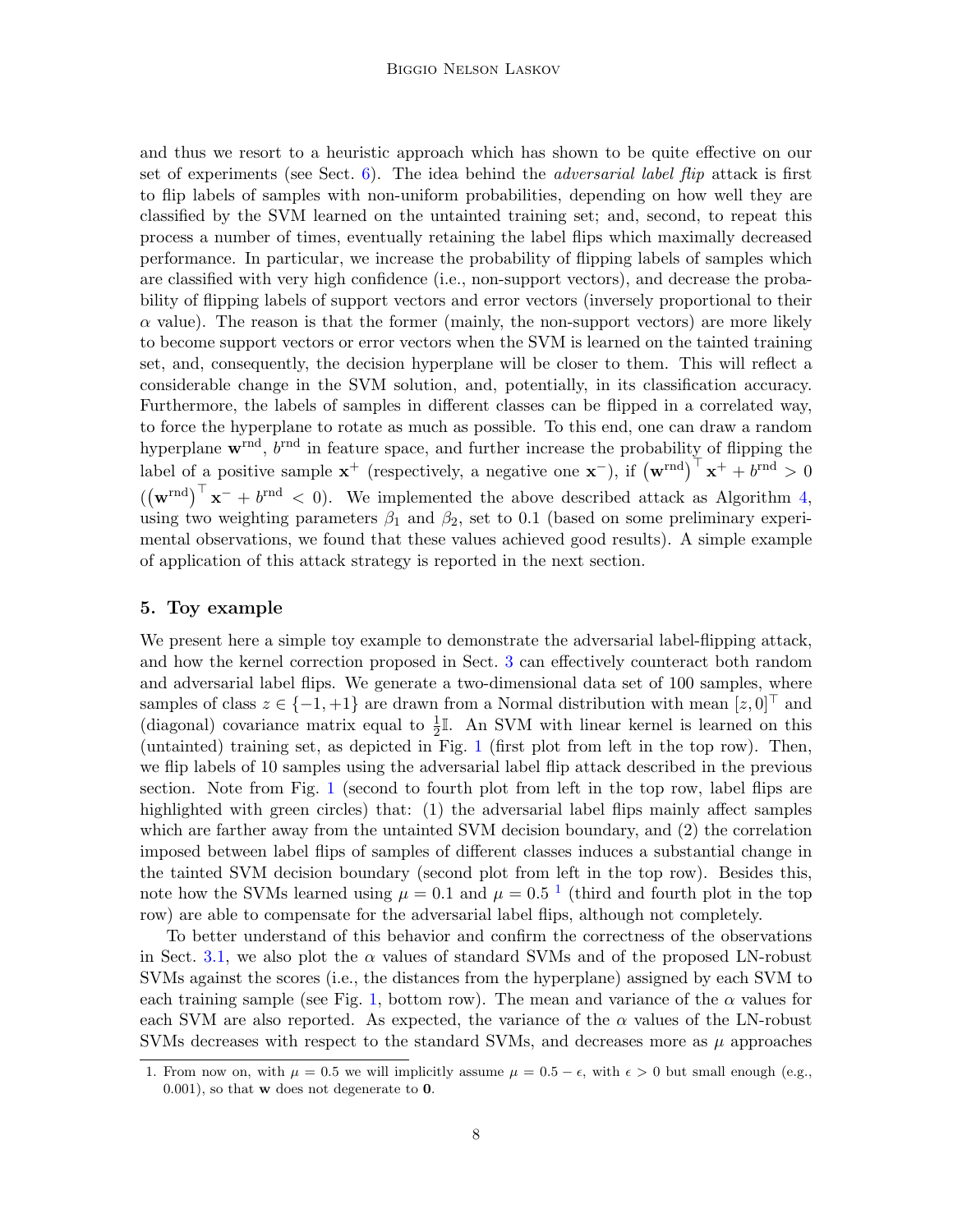Algorithm 1 Adversarial label flip attack.

**Input:** the untainted training data  $\mathcal{D} = {\mathbf{x}_i, y_i}_{i=1}^n$ , the regularization parameter C (and the kernel's parameters, if any), the number of label flips  $L$ , the number of repetitions  $R$ , and the weighting parameters  $\beta_1$  and  $\beta_2$ .

**Output:** the tainted labels  $y'_1, \ldots, y'_n$ .

- 1:  $(\alpha, b) \leftarrow \text{train}$  an SVM on  $D$
- 2: for  $i = 1, \ldots, n$ , do  $s_i \leftarrow y_i[\sum_{j=1}^n y_j \alpha_j K(x_i, x_j) + b]$ , end for
- 3: normalize scores  $(s_1, \ldots, s_n)$  in [0, 1], dividing by  $\max(s_1, \ldots, s_n)$
- 4:  $(\alpha^{\text{rnd}}, b^{\text{rnd}}) \leftarrow$  generate a random SVM (draw  $n+1$  numbers from a uniform distribution)
- 5: for  $i=1,\ldots,n,$  do  $q_i \leftarrow y_i[\sum_{j=1}^n y_j \alpha^{\mathrm{rnd}}_j K(x_i, x_j) + b^{\mathrm{rnd}}],$  end for
- 6: normalize scores  $(q_1, \ldots, q_n)$  in [0, 1], dividing by  $\max(q_1, \ldots, q_n)$
- 7: for  $i=1,\ldots,n,$  do  $v_i \leftarrow \alpha_i/C \beta_1 s_i \beta_2 q_i,$  end for
- 8:  $(k_1, \ldots, k_n) \leftarrow$  sort  $(v_1, \ldots, v_n)$  in ascending order, and return the corresponding indexes
- 9:  $(y'_1, \ldots, y'_n) \leftarrow (y_1, \ldots, y_n)$
- 10: for  $i = 1, ..., L$ ,  $y'_{k_i} = -y_{k_i}$ , end for
- 11: train an SVM on  $\{\mathbf{x}_i, y_i'\}_{i=1}^n$
- 12: estimate its training error on D
- 13: repeat R times from point 4, and return the set of labels  $y'_1, \ldots, y'_n$  which yielded the maximum training error.
- 14: return  $y'_1, \ldots, y'_n$

0.5. This confirms that the solution of the LN-robust SVM is expected to be less sparse than the standard SVM, and thus, less sensitive to outliers in training data.

Before concluding this section, we show that the proposed LN-robust SVM can be effective against *random label flips* as well. To this aim, we conduct a simple artificial experiment similar to the previous case. We consider SVMs with linear kernel, and each class to be normally distributed with mean  $[z, 0, \ldots, 0]^T$  and (diagonal) covariance matrix equal to  $\frac{1}{2}$ . However, this time we consider 300 features and 400 training samples, since we need a higher features to samples ratio for the random label flip attack to be effective. Note that the optimal (Bayes) classifier in this case is simply given by  $\mathbf{w} = [1, 0, \ldots, 0],$ and  $b = 0$ . We vary the percentage of random label flips in the training set up to  $40\%$ , and plot the corresponding testing accuracy (evaluated on a separate untainted test set of 1, 000 samples). The results are averaged over 5 repetitions, and reported in Fig. [2,](#page-9-2) for four different values of the regularization parameter  $C: [0.1, 1, 10, 100]$ . Note how, in this case (and for all values of  $C$ ) the LN-robust SVM is able to significantly outperform the standard SVM (in particular when  $\mu = 0.5$ ), and that, surprisingly, this does not cause a decrease of the classification accuracy attained on the untainted data set (i.e., when the percentage of flipped labels is zero). Notably, this highlights that there need not necessarily be a trade-off between accuracy on untainted data and robustness to attacks.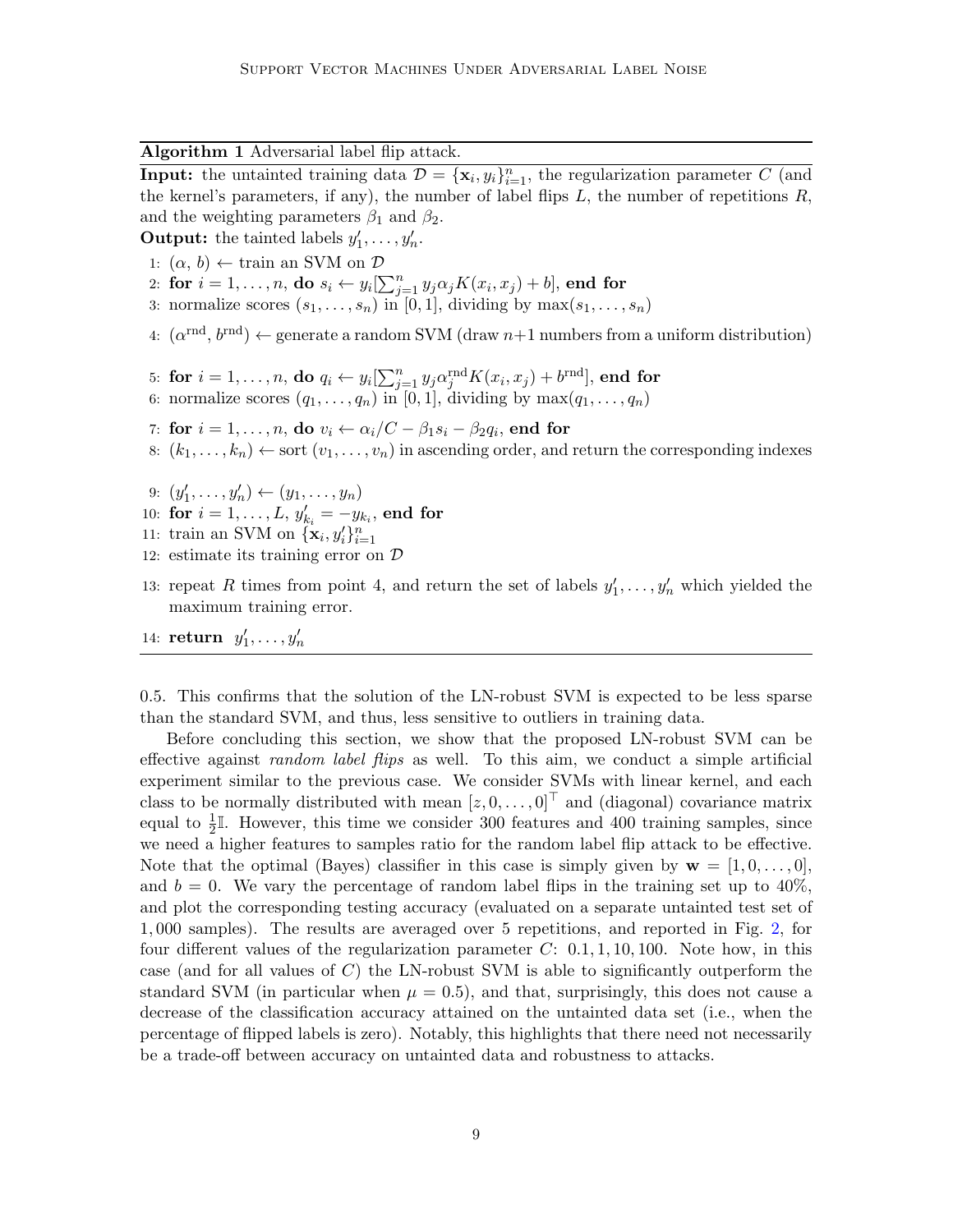

<span id="page-9-1"></span>Figure 1: *(top row)* Standard SVM trained on untainted and tainted data *(first and second*) plot, respectively), robust SVM with  $\mu = 0.1$  and  $\mu = 0.5$  trained on untainted data (third and fourth plot, respectively); (bottom row)  $\alpha$  values of each training sample versus its distance to the hyperplane  $q(x)$ , corresponding to the SVM and data shown in the above plots. Mean and variance of the  $\alpha$  values are also reported. Data is tainted by performing 10 adversarial label flips, highlighted with green circles. The support vectors of each SVM are circled in black.



<span id="page-9-2"></span>Figure 2: Classification accuracy on artificial normal data (untainted) for the SVM and the LN-robust SVMs with linear kernel. LN-robust SVMs were trained with  $\mu = 0.05$ .  $\mu = 0.1$  and  $\mu = 0.5$ . Results are shown for different percentages of *random* label flips in training data, and different values of the regularization parameter  $C$ .

## <span id="page-9-0"></span>6. Experiments

We report experimental results to empirically validate the soundness of the proposed approach. We consider a number of real data sets, and compare the LN-robust SVM to the standard SVM learning algorithm, either with linear or radial basis function (RBF) kernels, under random and adversarial label flips. We report the classification accuracy attained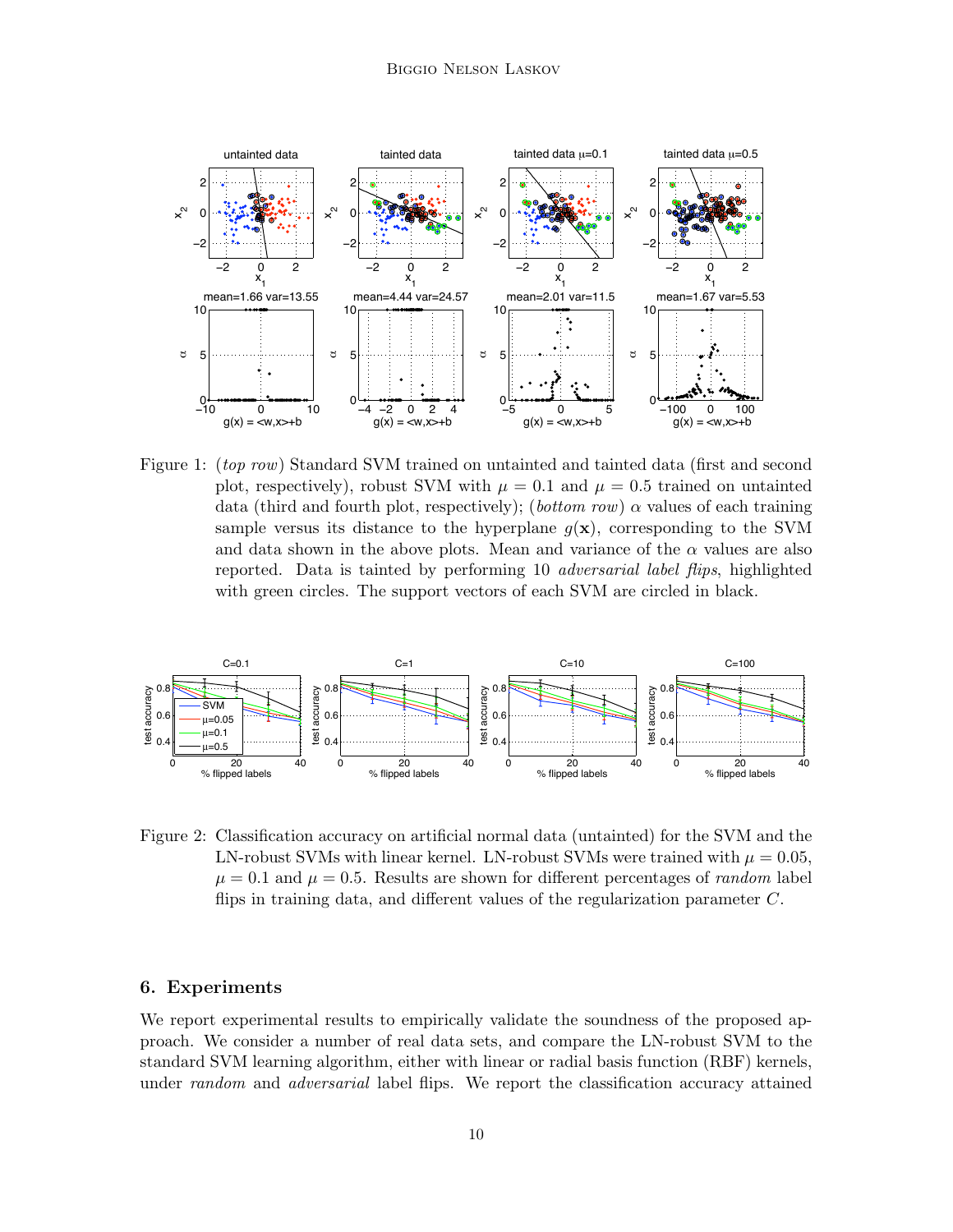by each classifier on untainted test data, as a function of the percentage of label flips in training data; the more gracefully the performance decreases, the more robust the classifier is.

Data sets. We downloaded 7 two-class data sets from LibSVM and UCI repositories, with feature values already scaled in  $[-1, +1]$ <sup>[2](#page-10-0)</sup> [\(Chang and Lin,](#page-14-4) [2001;](#page-14-4) [Asuncion and Newman,](#page-14-5) [2007\)](#page-14-5). Their characteristics are summarized in Table [1.](#page-10-1) Within these experiments, every data set was randomly split 5 times into different training (TR) and testing (TS) set pairs, respectively with 60% and 40% of samples each. The results were then averaged over these 5 trials.

| Name          | samples<br># | $#$ features   |
|---------------|--------------|----------------|
| Breast-cancer | 683          | 10             |
| Australian    | 690          | 14             |
| Diabetes      | 768          |                |
| Fourclass     | 862          | $\overline{2}$ |
| Heart         | 270          | 13             |
| Ionosphere    | 351          | 34             |
| Sonar         | 208          | 60             |

Table 1: Main characteristics of the data sets

<span id="page-10-1"></span>**Setup.** We considered four different values of the regularization parameter  $C$ , namely,  $C = 0.1, 1, 10, 100$ , for both the linear and RBF kernels. Moreover, when the RBF kernel was used, for any fixed C value, the parameter  $\gamma$  was selected among the values  $\{0.01, 0.1, 1, 10, 100\}$  by performing a 5-fold cross validation on training data. In each plot, we report the performance of the standard SVM and of three LN-robust SVMs respectively trained with  $\mu = 0.05, 0.1, 0.5$ . When the *adversarial* label flip attack is considered, the labels to be flipped are determined using the standard SVM solution. However, we also noted that there was not any relevant difference in the results when the same attack was computed using the solutions of the LN-robust SVMs.

**Results.** Results for SVMs with the linear kernel against *adversarial* label flips and *random* label flips are respectively reported in Fig. [3](#page-12-0) and [4.](#page-13-0) Due to lack of space, we omit results for the RBF kernel, which exhibit similar behavior and lead to similar conclusions. First, note that, as expected, adversarial label flips generally decrease the performance with fewer flips than random flipping. As the standard SVM is naturally somewhat robust to random label noise (see Fig. [4\)](#page-13-0), the resilience of the LN-robust SVM is most pronounced for adversarial label flips although it also generally outperforms the standard SVM with random flips. Second, for low values of  $C$  (i.e., 0.1 and 1), the LN-robust SVM does not generally improve the performance over the standard SVM; indeed, sometimes it is even less robust to label flips (see, e.g., the "diabetes" dataset under adversarial label flips, Fig. [3\)](#page-12-0). On the other hand, the LN-robust SVM can significantly improve the robustness when C is relatively high (see, e.g., "australian", "breast-cancer", "fourclass", "heart" and "ionosphere"). The reason for this is that when the regularization parameter  $C$  is high, the SVM tends to find a hard-margin solution which is clearly more sensitive to label noise, and, in this case,

<span id="page-10-0"></span><sup>2.</sup> <http://www.csie.ntu.edu.tw/~cjlin/libsvmtools/datasets/binary.html>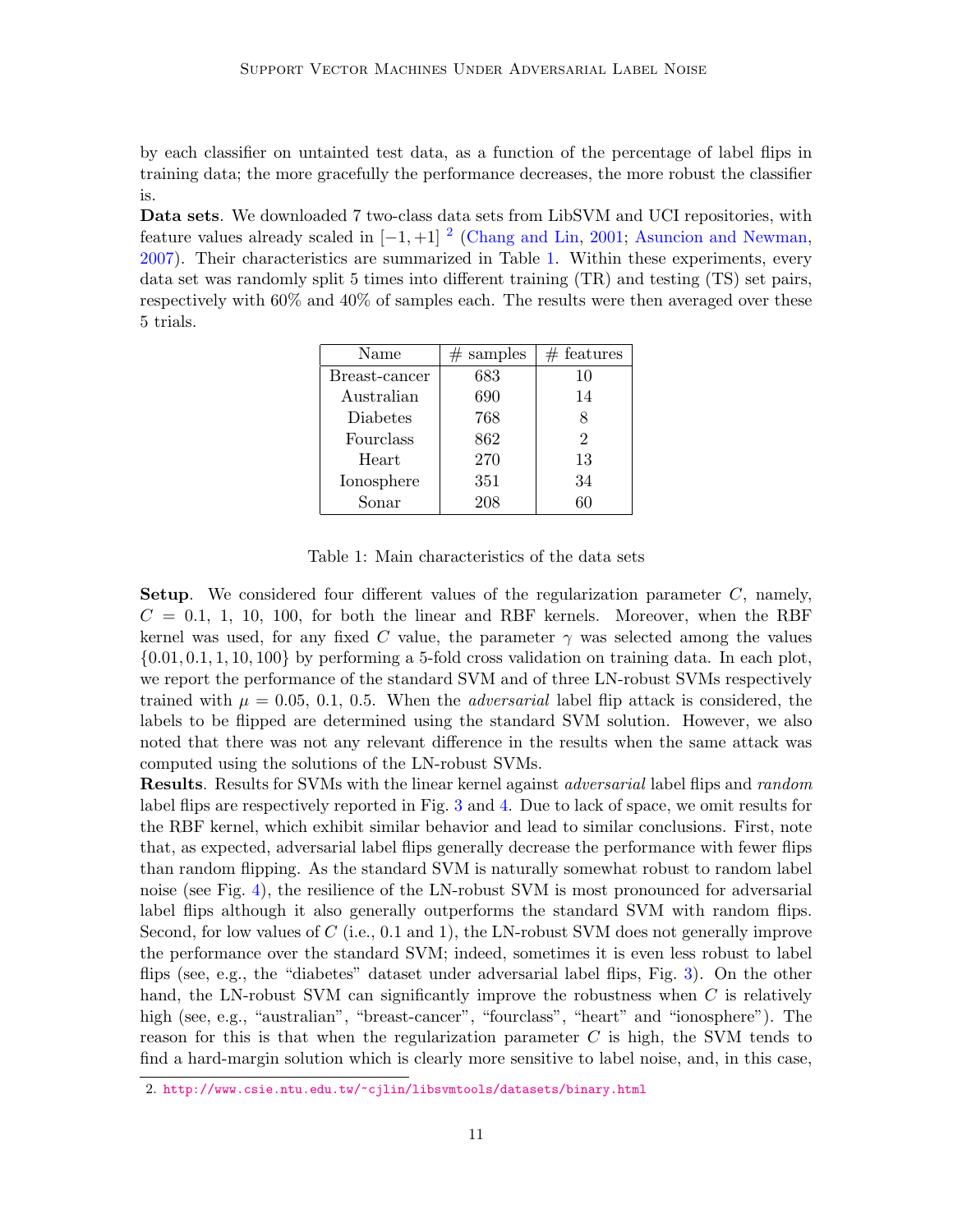training an LN-robust SVM can successfully mitigate this problem (whereas, it may not be helpful if the regularization parameter is low). Third, notice that the LN-robust SVM with  $\mu = 0.5$  is able to significantly outperform the other classifiers on several data sets, particularly when it achieves similar performances to the other classifiers on the untainted training data (i.e., for 0% flipped labels). On the contrary, it may significantly worsen the performance if its classification accuracy on untainted data is already low. This suggests two conclusions: first, there is a trade-off between accuracy on untainted data and robustness to noise; and, second, the parameter  $\mu$  in our method can not be tuned with standard performance evaluation techniques like cross-validation. The latter observation may seem a major issue for the application of the proposed method. However, this problem exists for any method which assumes some form of non-stationarity in the underlying data distribution, as standard performance evaluation clearly relies on stationarity. In other words, to estimate any parameter which depends on a *potential* change in the underlying data distribution, standard performance evaluation techniques can not be adopted, and one needs to exploit different criteria. For instance, for the LN-robust SVM, one may try to increase  $\mu$  as long as the estimated performance is still acceptable (or  $\mu$  has already reached 0.5). This can be done, for example, by still using cross validation but defining a proper utility function based on both the classification accuracy and a term proportional to  $\mu$ , which can be interpreted as the robustness against potential label flips.

# 7. Discussions and open issues

In this section, we further discuss two open issues mentioned throughout the paper which may be of interest for investigation from a theoretical perspective.

In Sect. [5,](#page-7-0) we observed that sometimes increasing  $\mu$  can improve the performances over the standard SVM even if the training data is not tainted. This is somewhat surprising as one would expect that a trade-off between accuracy (on untainted data) and robustness (under contamination) normally exists, as witnessed by robust statistics [\(Huber,](#page-15-14) [1981;](#page-15-14) [Hampel et al.,](#page-15-15) [1986;](#page-15-15) [Maronna et al.,](#page-15-16) [2006\)](#page-15-16). This raises the interesting question of whether the proposed kernel correction acts as a further regularization term. We provide a partial interpretation to this in Sect. [3.1](#page-5-2) in discussing our method's tendency to equalize the  $\alpha$ values among training points. However, an in-depth investigation of this aspect may reveal some interesting properties related to the general notion of robustness. To this end, it might be possible to exploit the work by [Xu et al.](#page-15-9) [\(2009\)](#page-15-9), where the authors found a clear relation between robustness to noise and regularization (as mentioned in Sect. [2.2\)](#page-3-1).

Another open issue is related to the choice of the parameter  $\mu$  of our method, which, as pointed out in the previous section, can not be done through standard performance evaluation techniques (e.g., cross-validation). This generally raises the issue of how to assess performance of classification algorithms in adversarial environments, or when the underlying data distribution is subject to *change*. However, this is a relevant open issue which can not be addressed thoroughly in this paper.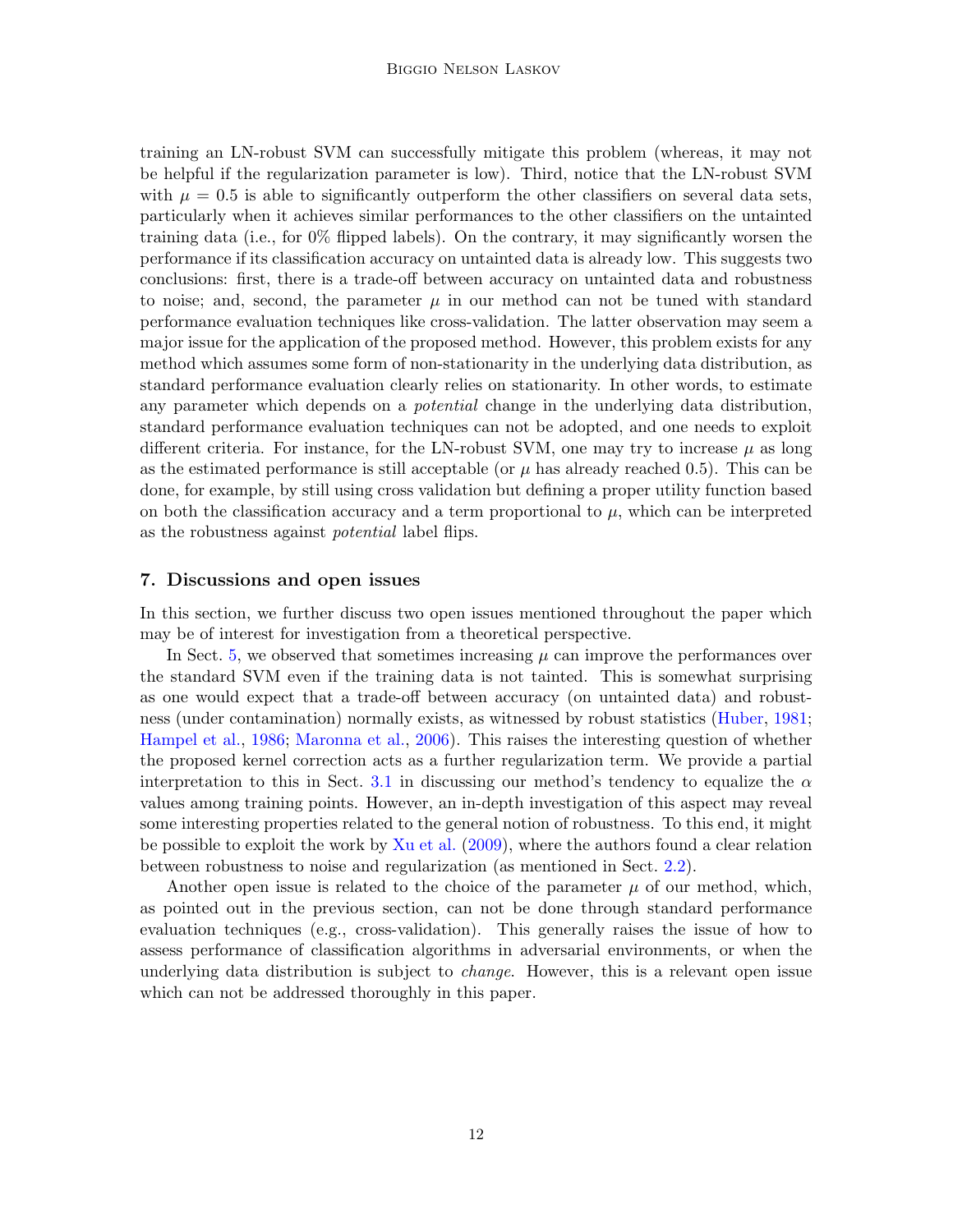

<span id="page-12-0"></span>Figure 3: Adversarial label flip attack against SVM and LN-robust SVMs (with  $\mu$  =  $(0.05, 0.1, 0.5)$  with linear kernel, for different values of  $C$ , and percentage of noise.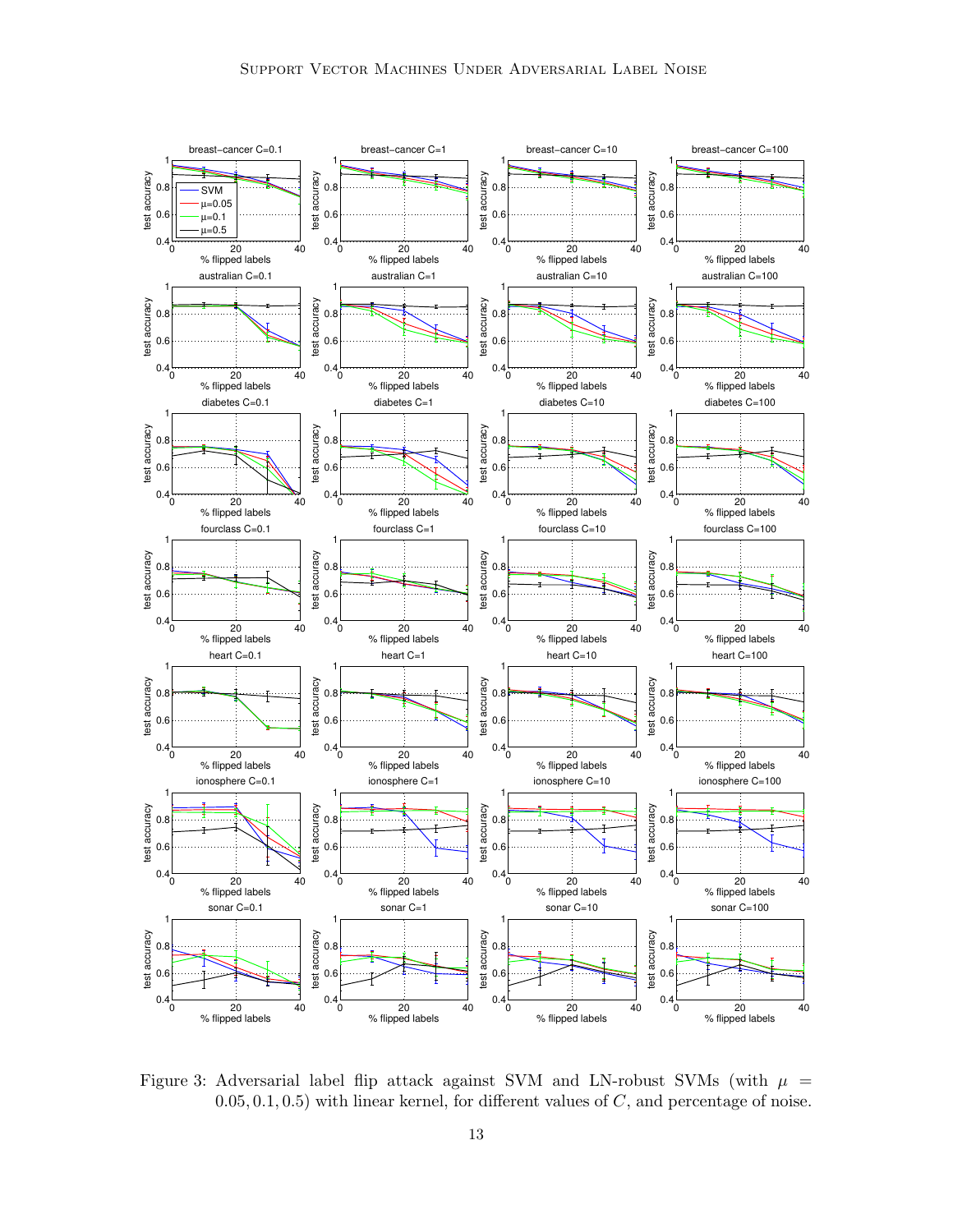

<span id="page-13-0"></span>Figure 4: Random label flip attack against SVM and LN-robust SVMs (with  $\mu$  =  $(0.05, 0.1, 0.5)$  with linear kernel, for different values of C, and percentage of noise.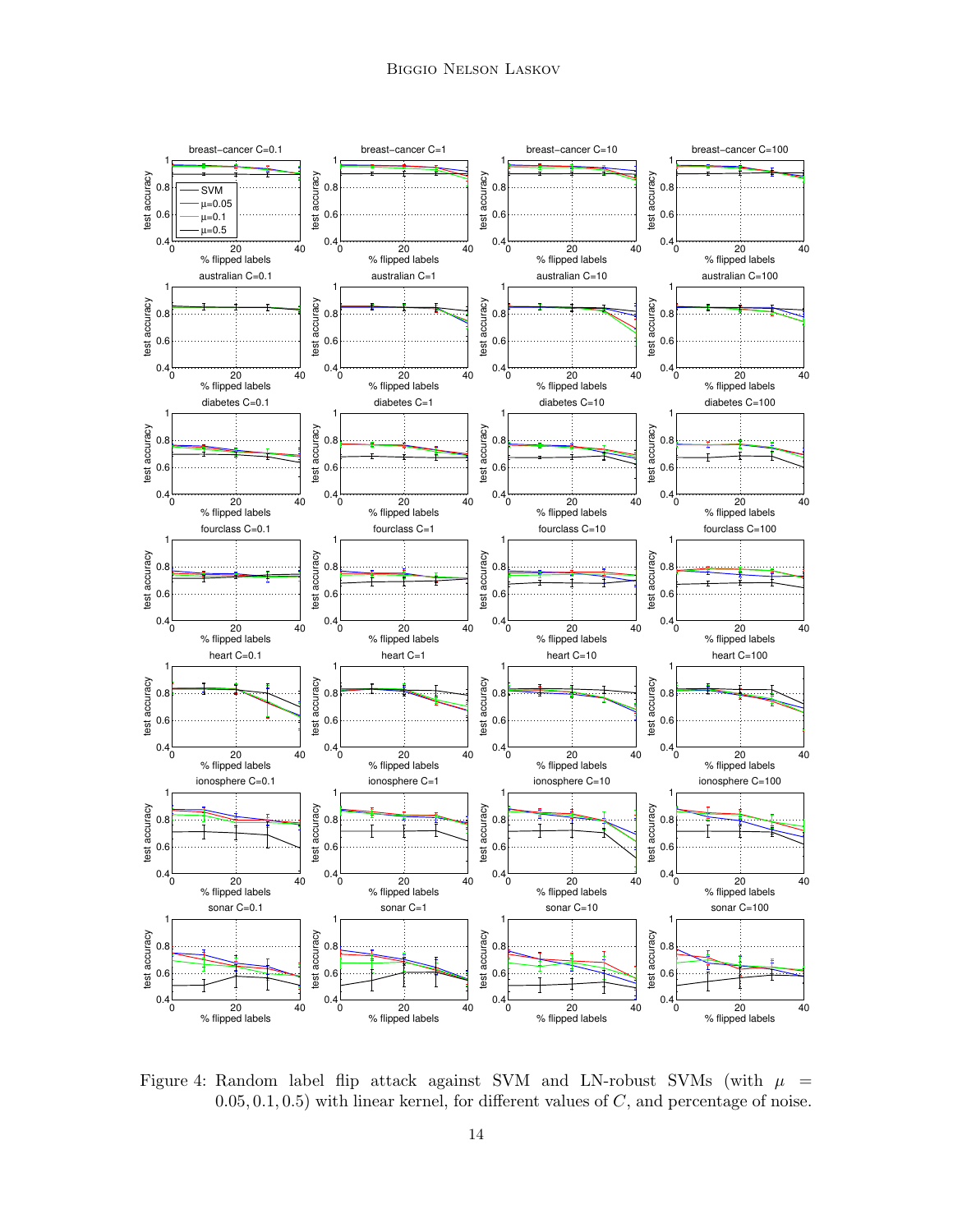# 8. Conclusions and future works

Throughout this paper, we have investigated the robustness of SVMs under adversarial label noise and proposed a method to improve it based on a simple kernel matrix correction. We showed the effectiveness of the proposed approach on several artificial and real data sets. We empirically observed that our method leads to equalization of  $\alpha$  values in SVMs, which intuitively hedges the influence of individual points and leads to a more robust estimator. Our experimental results support the common observation that robustness exhibits a tradeoff with classification accuracy.

A current limitation of our method is the need to a-priori agree on a potential degree of label contamination. While some ad-hoc heuristics are conceivable for setting the corresponding parameter  $\mu$  in practice, the investigation of theoretically sound methods for selecting an optimal "robustness level" would be an interesting issue for future work, as well as considering our method in real adversarial problems like spam filtering and intrusion detection, and comparing it with other SVM implementations which are meant to be robust against label noise (e.g., [Stempfel and Ralaivola,](#page-15-12) [2009\)](#page-15-12).

# Acknowledgments

The authors wish to acknowledge the Alexander von Humboldt Foundation and the Heisenberg Fellowship of the Deutsche Forschungsgemeinschaft (DFG) for providing financial support to carry out this research. This work was also partly supported by a grant awarded to B. Biggio by Regione Autonoma della Sardegna, PO Sardegna FSE 2007-2013, L.R. 7/2007 "Promotion of the scientific research and technological innovation in Sardinia". The opinions expressed in this paper are solely those of the authors and do not necessarily reflect the opinions of any sponsor.

# References

- <span id="page-14-5"></span>A. Asuncion and D.J. Newman. UCI machine learning repository, 2007. <http://www.ics.uci.edu/~mlearn/MLRepository.html>.
- <span id="page-14-1"></span>M. Barreno, B. Nelson, A. Joseph, and J. Tygar. The security of machine learning. Machine Learning, 81:121–148, 2010.
- <span id="page-14-2"></span>J. Bi and T. Zhang. Support vector classification with input data uncertainty. In Advances in Neural Information Processing Systems 17, 2004.
- <span id="page-14-0"></span>C. M. Bishop. Pattern Recognition and Machine Learning (Information Science and Statistics). Springer, 1st ed., 2007.
- <span id="page-14-3"></span>C. J. C. Burges. A tutorial on support vector machines for pattern recognition. Data Min. Knowl. Discov., 2:121–167, 1998.
- <span id="page-14-4"></span>C.-C. Chang and C.-J. Lin. LibSVM: a library for support vector machines, 2001. <http://www.csie.ntu.edu.tw/~cjlin/libsvm/>.